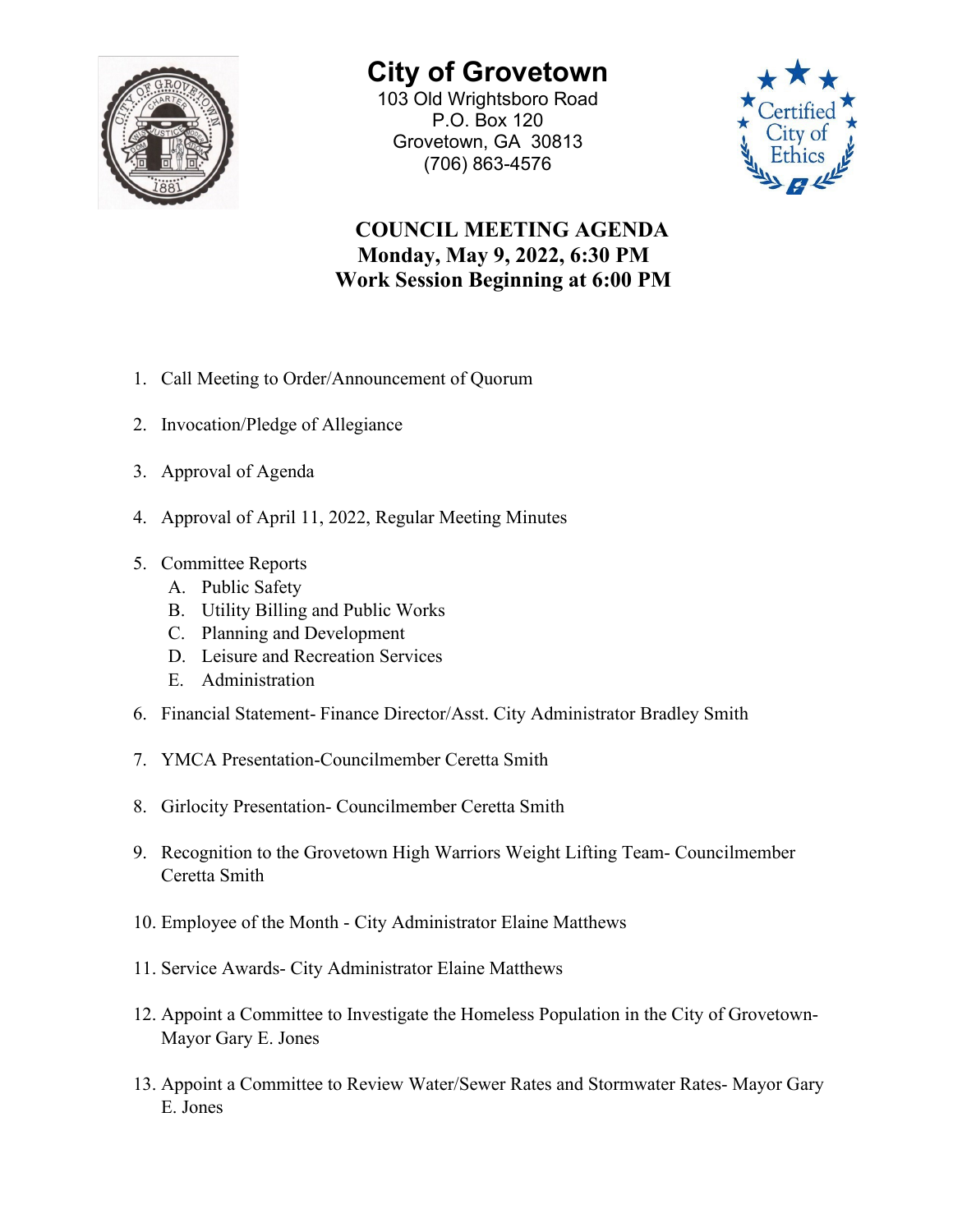- 14. Discussion on Service provide by Waste Management- Mayor Gary E. Jones
- 15. Rodeo and Open Records Request- Councilmember Ceretta Smith
- 16. Public Announcements- Mayor and Council
- 17. Citizens Comments
- 18. General Business: Old
	- A. Recommend Approval of Ordinance 2022-04-05, City Code, Chapter 13, Section 13-5 and 13-6 Amendment Ordinance, Second Reading – Planning and Community Development Director Ronnie Kurtz
- 19. General Business: New
	- A. Recommend Approval to enter into Contract with Goodwyn, Mills and Cawood (GMC) in the amount of \$69,000 for Design and Construction Administration Service for Grovetown Depot- City Administrator Elaine Matthews
	- B. Recommend Approval of Deed of Dedication for Caroleton Section 2 Easements and Roads to City of Grovetown- Finance Director/Asst. City Administrator Bradley Smith
	- C. Recommend Approval Ordinance 2022-05-01, to Adopt the City of Grovetown Budget for the Fiscal Year 2022-2023, Frist Reading- Finance Director/ Asst. City Administrator Bradley Smith
	- D. Recommend Adoption of Ordinance 2022-05-02A, Ordinance to Annex Unincorporated Island under the 100% Method (1.61 acre portion of 316 Newmantown Rd.) Parcel No. G14 032 First Reading – Planning and Community Development Director Ronnie Kurtz
	- E. Recommend Adoption of Ordinance 2022-05-02B, Ordinance to Establish Zoning District for Annexed Property (1.61 acre portion of 316 Newmantown Rd.) Parcel No. G14 032 First Reading - Planning and Community Development Director Ronnie Kurtz
	- F. Recommend Adoption of Ordinance 2022-05-03A, Ordinance to Annex Unincorporated Island under the 100% Method (1.13 acre portion of 408 Newmantown Rd.) Parcel No. G15 021 First Reading – Planning and Community Development Director Ronnie Kurtz